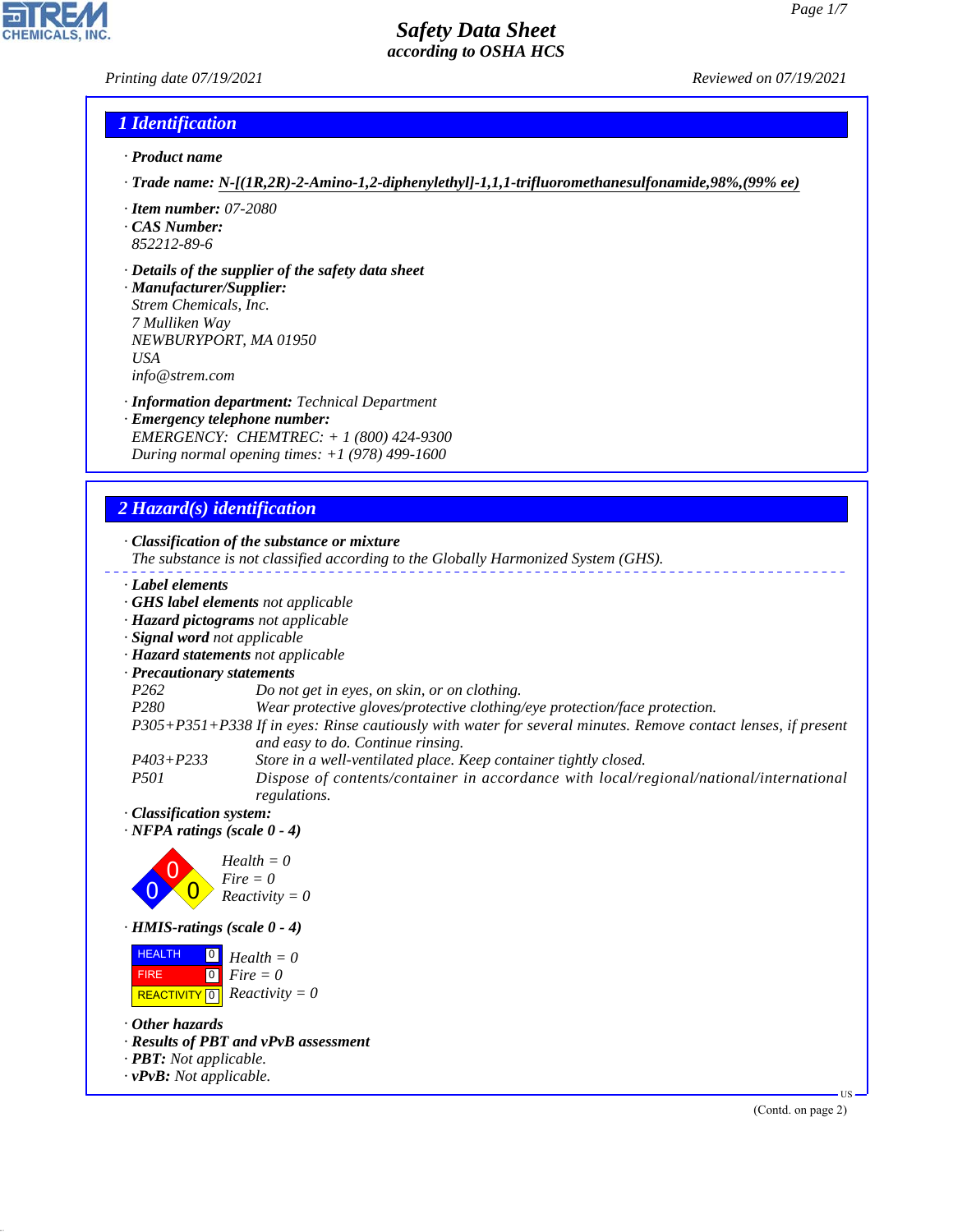*Printing date 07/19/2021 Reviewed on 07/19/2021*

*Trade name: N-[(1R,2R)-2-Amino-1,2-diphenylethyl]-1,1,1-trifluoromethanesulfonamide,98%,(99% ee)*

(Contd. of page 1)

### *3 Composition/information on ingredients*

- *· Chemical characterization: Substances*
- *· CAS No. Description*

*852212-89-6 N-[(1R,2R)-2-Amino-1,2-diphenylethyl]-1,1,1 trifluoromethanesulfonamide,98%,(99% ee)*

# *4 First-aid measures*

- *· Description of first aid measures*
- *· General information: No special measures required.*
- *· After inhalation: Supply fresh air; consult doctor in case of complaints.*
- *· After skin contact: Generally the product does not irritate the skin.*
- *· After eye contact: Rinse opened eye for several minutes under running water. Then consult a doctor.*
- *· After swallowing: If symptoms persist consult doctor.*
- *· Information for doctor:*
- *· Most important symptoms and effects, both acute and delayed No further relevant information available.*
- *· Indication of any immediate medical attention and special treatment needed*

*No further relevant information available.*

# *5 Fire-fighting measures*

- *· Extinguishing media*
- *· Suitable extinguishing agents: Use fire fighting measures that suit the environment.*
- *· Special hazards arising from the substance or mixture No further relevant information available.*
- *· Advice for firefighters*
- *· Protective equipment: No special measures required.*

# *6 Accidental release measures*

- *· Personal precautions, protective equipment and emergency procedures Not required.*
- *· Environmental precautions: Do not allow to enter sewers/ surface or ground water.*
- *· Methods and material for containment and cleaning up: Dispose contaminated material as waste according to item 13.*
- *· Reference to other sections*
- *See Section 7 for information on safe handling. See Section 8 for information on personal protection equipment. See Section 13 for disposal information.*
- *· Protective Action Criteria for Chemicals*
- *· PAC-1:*
- *Substance is not listed.*

*· PAC-2:*

*Substance is not listed.*

*· PAC-3:*

44.1.1

*Substance is not listed.*

(Contd. on page 3)

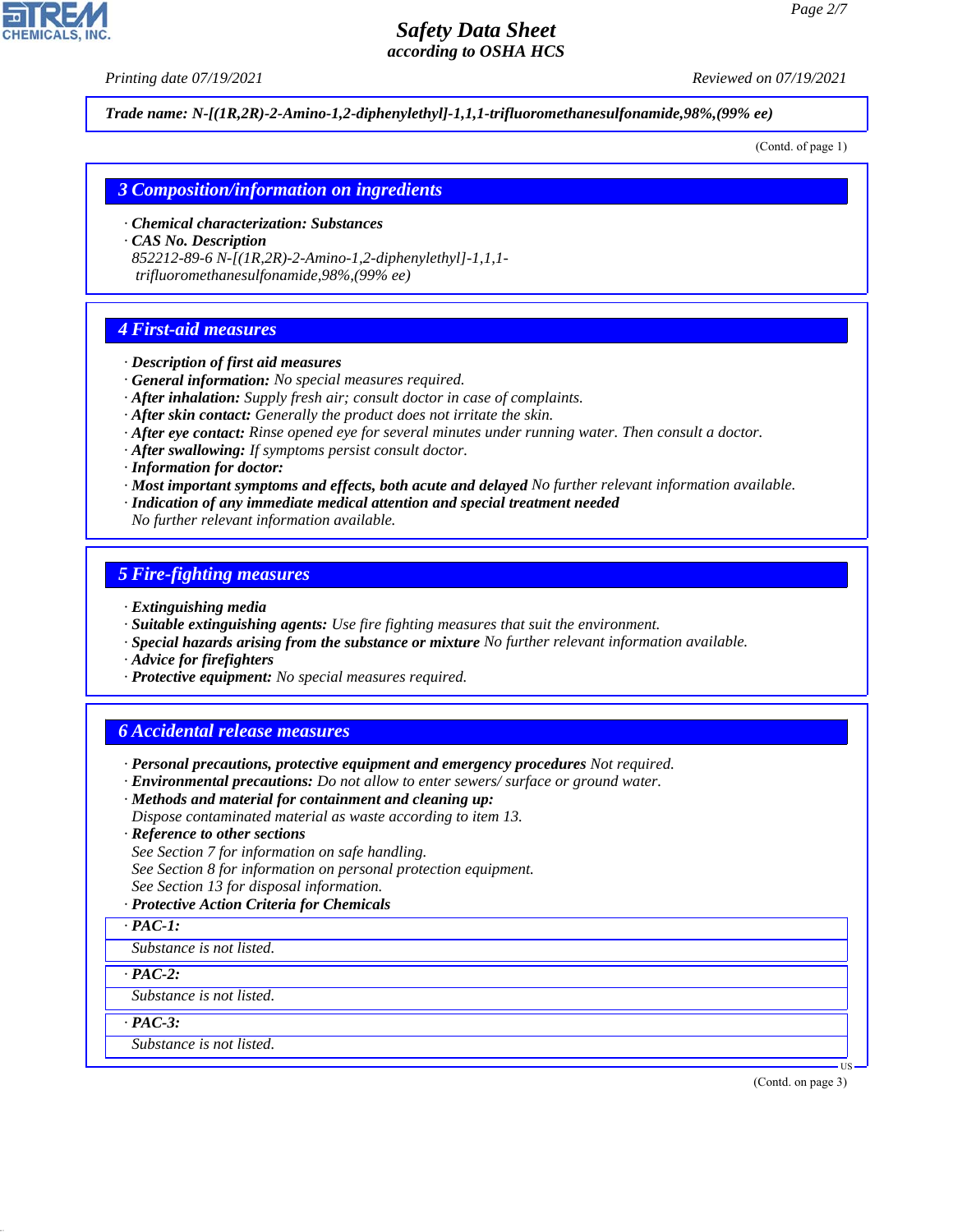# *Safety Data Sheet*

*Printing date 07/19/2021 Reviewed on 07/19/2021*

*Trade name: N-[(1R,2R)-2-Amino-1,2-diphenylethyl]-1,1,1-trifluoromethanesulfonamide,98%,(99% ee)*

(Contd. of page 2)

### *7 Handling and storage*

- *· Handling:*
- *· Precautions for safe handling No special measures required.*
- *· Information about protection against explosions and fires: No special measures required.*
- *· Conditions for safe storage, including any incompatibilities*
- *· Storage:*
- *· Requirements to be met by storerooms and receptacles: No special requirements.*
- *· Information about storage in one common storage facility: Not required.*
- *· Further information about storage conditions: None.*
- *· Specific end use(s) No further relevant information available.*

### *8 Exposure controls/personal protection*

*· Additional information about design of technical systems: No further data; see item 7.*

- *· Control parameters*
- *· Components with limit values that require monitoring at the workplace: Not required.*
- *· Additional information: The lists that were valid during the creation were used as basis.*
- *· Exposure controls*
- *· Personal protective equipment:*
- *· General protective and hygienic measures:*
- *The usual precautionary measures for handling chemicals should be followed.*
- *· Breathing equipment: Not required.*
- *· Protection of hands:*



\_S*Protective gloves*

*The glove material has to be impermeable and resistant to the product/ the substance/ the preparation. Due to missing tests no recommendation to the glove material can be given for the product/ the preparation/ the chemical mixture.*

*Selection of the glove material on consideration of the penetration times, rates of diffusion and the degradation*

*· Material of gloves*

*The selection of the suitable gloves does not only depend on the material, but also on further marks of quality and varies from manufacturer to manufacturer.*

*· Penetration time of glove material The exact break through time has to be found out by the manufacturer of the protective gloves and has to be observed.*

*· Eye protection: Safety glasses*

## *9 Physical and chemical properties*

- *· Information on basic physical and chemical properties*
- *· General Information*
- *· Appearance:*
	- *Form: Powder Color: Whitish*
- *Odor: Characteristic*

44.1.1

(Contd. on page 4)

US



# *according to OSHA HCS*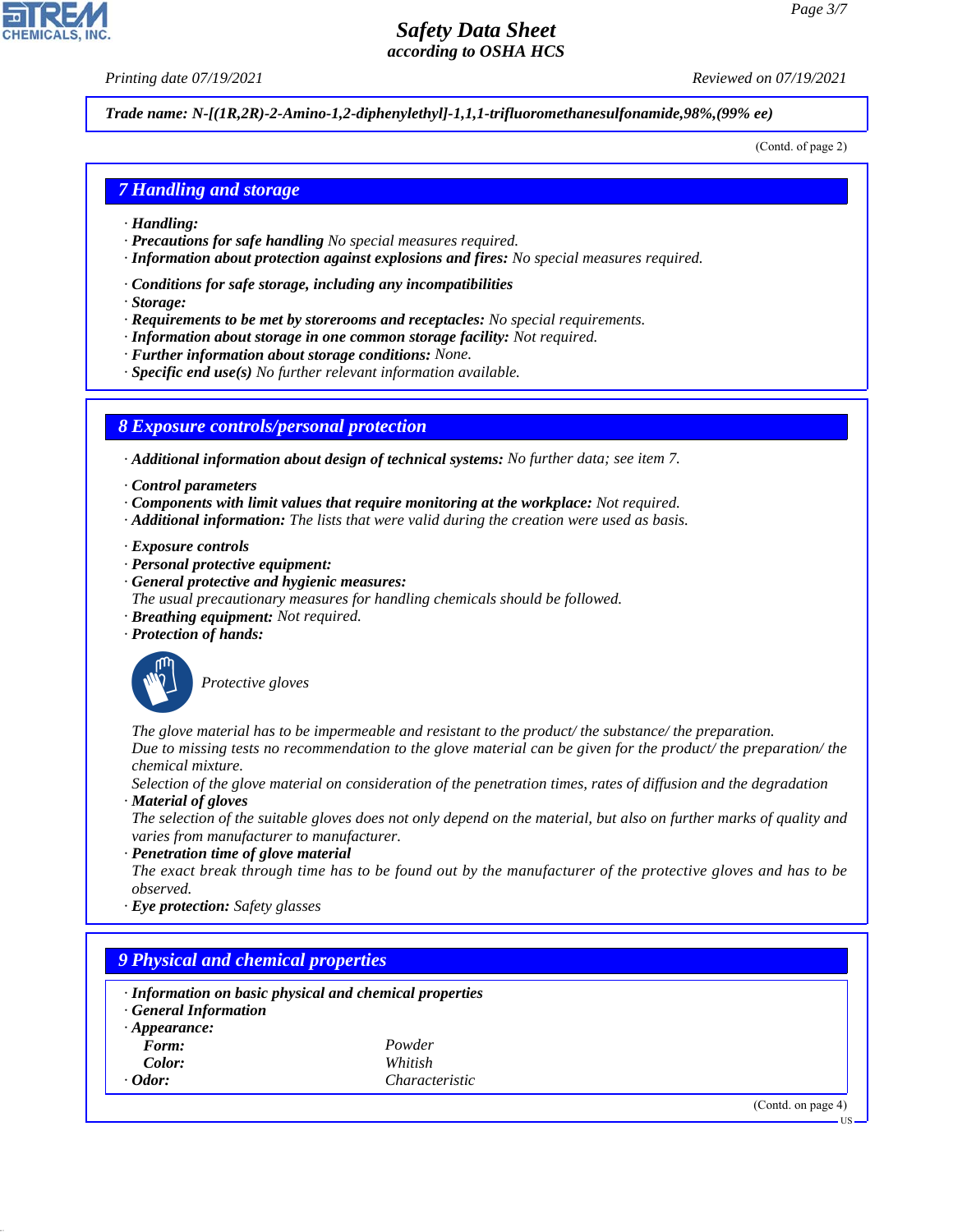*Printing date 07/19/2021 Reviewed on 07/19/2021*

### *Trade name: N-[(1R,2R)-2-Amino-1,2-diphenylethyl]-1,1,1-trifluoromethanesulfonamide,98%,(99% ee)*

|                                                            | (Contd. of page 3)                            |  |
|------------------------------------------------------------|-----------------------------------------------|--|
| · Odor threshold:                                          | Not determined.                               |  |
| $\cdot$ pH-value:                                          | Not applicable.                               |  |
| Change in condition                                        |                                               |  |
| <b>Melting point/Melting range:</b>                        | Undetermined.                                 |  |
| <b>Boiling point/Boiling range:</b>                        | Undetermined.                                 |  |
| · Flash point:                                             | Not applicable.                               |  |
| · Flammability (solid, gaseous):                           | Product is not flammable                      |  |
| · Ignition temperature:                                    |                                               |  |
| <b>Decomposition temperature:</b>                          | Not determined.                               |  |
| · Auto igniting:                                           | Not determined.                               |  |
| · Danger of explosion:                                     | Product does not present an explosion hazard. |  |
| · Explosion limits:                                        |                                               |  |
| Lower:                                                     | Not determined.                               |  |
| <b>Upper:</b>                                              | Not determined.                               |  |
| · Vapor pressure:                                          | Not applicable.                               |  |
| $\cdot$ Density:                                           | Not determined.                               |  |
| $\cdot$ Relative density                                   | Not determined.                               |  |
| · Vapor density                                            | Not applicable.                               |  |
| $\cdot$ Evaporation rate                                   | Not applicable.                               |  |
| · Solubility in / Miscibility with                         |                                               |  |
| Water:                                                     | Insoluble.                                    |  |
| · Partition coefficient (n-octanol/water): Not determined. |                                               |  |
| · Viscosity:                                               |                                               |  |
| Dynamic:                                                   | Not applicable.                               |  |
| Kinematic:                                                 | Not applicable.                               |  |
| · Solvent content:                                         |                                               |  |
| Organic solvents:                                          | $0.0\%$                                       |  |
| <b>VOC</b> content:                                        | 0.0 g/l / 0.00 lb/gl                          |  |
| $·$ Other information                                      | No further relevant information available.    |  |

# *10 Stability and reactivity*

*· Reactivity No further relevant information available.*

*· Chemical stability*

44.1.1

- *· Thermal decomposition / conditions to be avoided: No decomposition if used according to specifications.*
- *· Possibility of hazardous reactions No dangerous reactions known.*
- *· Conditions to avoid No further relevant information available.*
- *· Incompatible materials: No further relevant information available.*
- *· Hazardous decomposition products: No dangerous decomposition products known.*

(Contd. on page 5)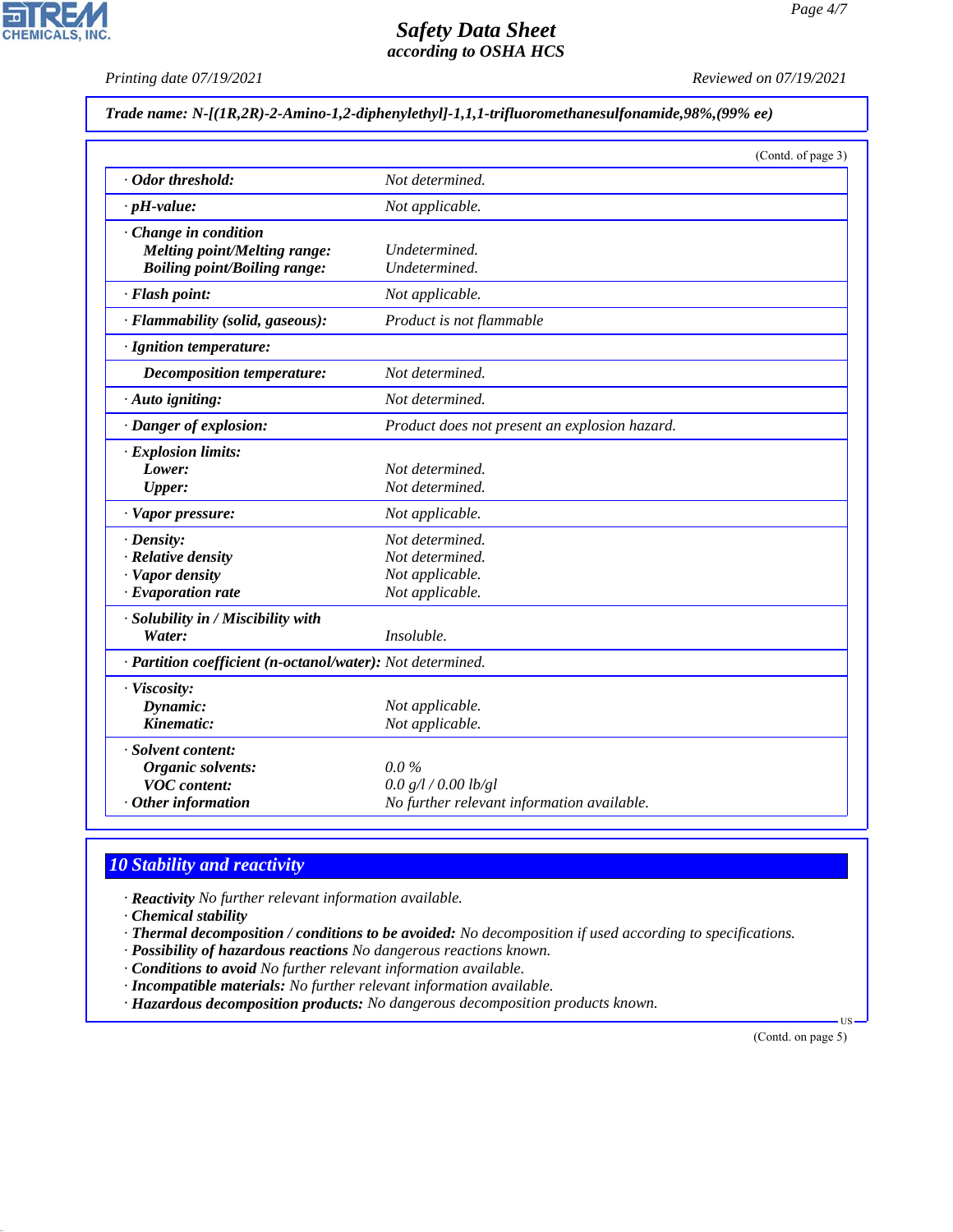*Printing date 07/19/2021 Reviewed on 07/19/2021*

*Trade name: N-[(1R,2R)-2-Amino-1,2-diphenylethyl]-1,1,1-trifluoromethanesulfonamide,98%,(99% ee)*

(Contd. of page 4)

### *11 Toxicological information*

- *· Information on toxicological effects*
- *· Acute toxicity:*
- *· Primary irritant effect:*
- *· on the skin: No irritant effect.*
- *· on the eye: No irritating effect.*
- *· Sensitization: No sensitizing effects known.*
- *· Additional toxicological information:*

*When used and handled according to specifications, the product does not have any harmful effects according to our experience and the information provided to us. The substance is not subject to classification.*

*· Carcinogenic categories*

*· IARC (International Agency for Research on Cancer)*

*Substance is not listed.*

*· NTP (National Toxicology Program)*

*Substance is not listed.*

*· OSHA-Ca (Occupational Safety & Health Administration)*

*Substance is not listed.*

### *12 Ecological information*

*· Toxicity*

- *· Aquatic toxicity: No further relevant information available.*
- *· Persistence and degradability No further relevant information available.*
- *· Behavior in environmental systems:*
- *· Bioaccumulative potential No further relevant information available.*
- *· Mobility in soil No further relevant information available.*
- *· Additional ecological information:*
- *· General notes:*
- *Water hazard class 1 (Self-assessment): slightly hazardous for water*

*Do not allow undiluted product or large quantities of it to reach ground water, water course or sewage system.*

- *· Results of PBT and vPvB assessment*
- *· PBT: Not applicable.*
- *· vPvB: Not applicable.*
- *· Other adverse effects No further relevant information available.*

## *13 Disposal considerations*

- *· Waste treatment methods*
- *· Recommendation: Disposal must be made according to official regulations.*
- *· Uncleaned packagings:*

44.1.1

*· Recommendation: Disposal must be made according to official regulations.*

(Contd. on page 6)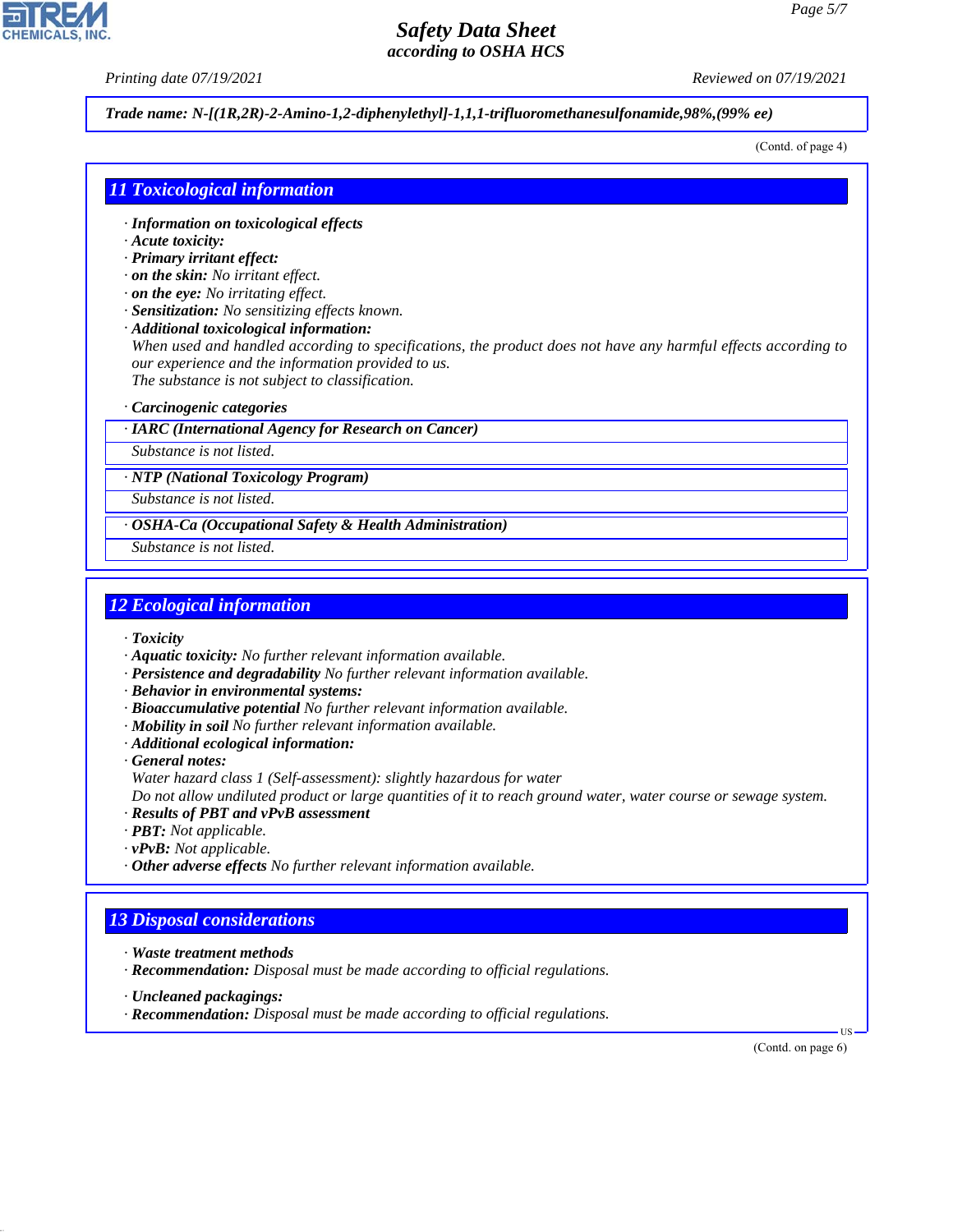*Page 6/7*

*Printing date 07/19/2021 Reviewed on 07/19/2021*

*Trade name: N-[(1R,2R)-2-Amino-1,2-diphenylethyl]-1,1,1-trifluoromethanesulfonamide,98%,(99% ee)*

(Contd. of page 5)

| <b>14 Transport information</b>                                                     |                 |
|-------------------------------------------------------------------------------------|-----------------|
| $\cdot$ UN-Number<br>· DOT, ADN, IMDG, IATA                                         | not regulated   |
| $\cdot$ UN proper shipping name<br>· DOT, ADN, IMDG, IATA                           | not regulated   |
| $\cdot$ Transport hazard class(es)                                                  |                 |
| · DOT, ADN, IMDG, IATA<br>· Class                                                   | not regulated   |
| · Packing group<br>· DOT, IMDG, IATA                                                | not regulated   |
| · Environmental hazards:                                                            | Not applicable. |
| · Special precautions for user                                                      | Not applicable. |
| · Transport in bulk according to Annex II of<br><b>MARPOL73/78 and the IBC Code</b> | Not applicable. |
| · UN "Model Regulation":                                                            | not regulated   |

# *15 Regulatory information*

*· Safety, health and environmental regulations/legislation specific for the substance or mixture · Sara*

*· Section 355 (extremely hazardous substances):*

*Substance is not listed.*

*· Section 313 (Specific toxic chemical listings):*

*Substance is not listed.*

*· TSCA (Toxic Substances Control Act):*

*Substance is not listed.*

*· Proposition 65*

*· Chemicals known to cause cancer:*

*Substance is not listed.*

*· Chemicals known to cause reproductive toxicity for females:*

*Substance is not listed.*

*· Chemicals known to cause reproductive toxicity for males:*

*Substance is not listed.*

*· Chemicals known to cause developmental toxicity:*

*Substance is not listed.*

*· Carcinogenic categories*

*· EPA (Environmental Protection Agency)*

*Substance is not listed.*

*· TLV (Threshold Limit Value established by ACGIH)*

*Substance is not listed.*

*· NIOSH-Ca (National Institute for Occupational Safety and Health)*

*Substance is not listed.*

44.1.1

(Contd. on page 7)